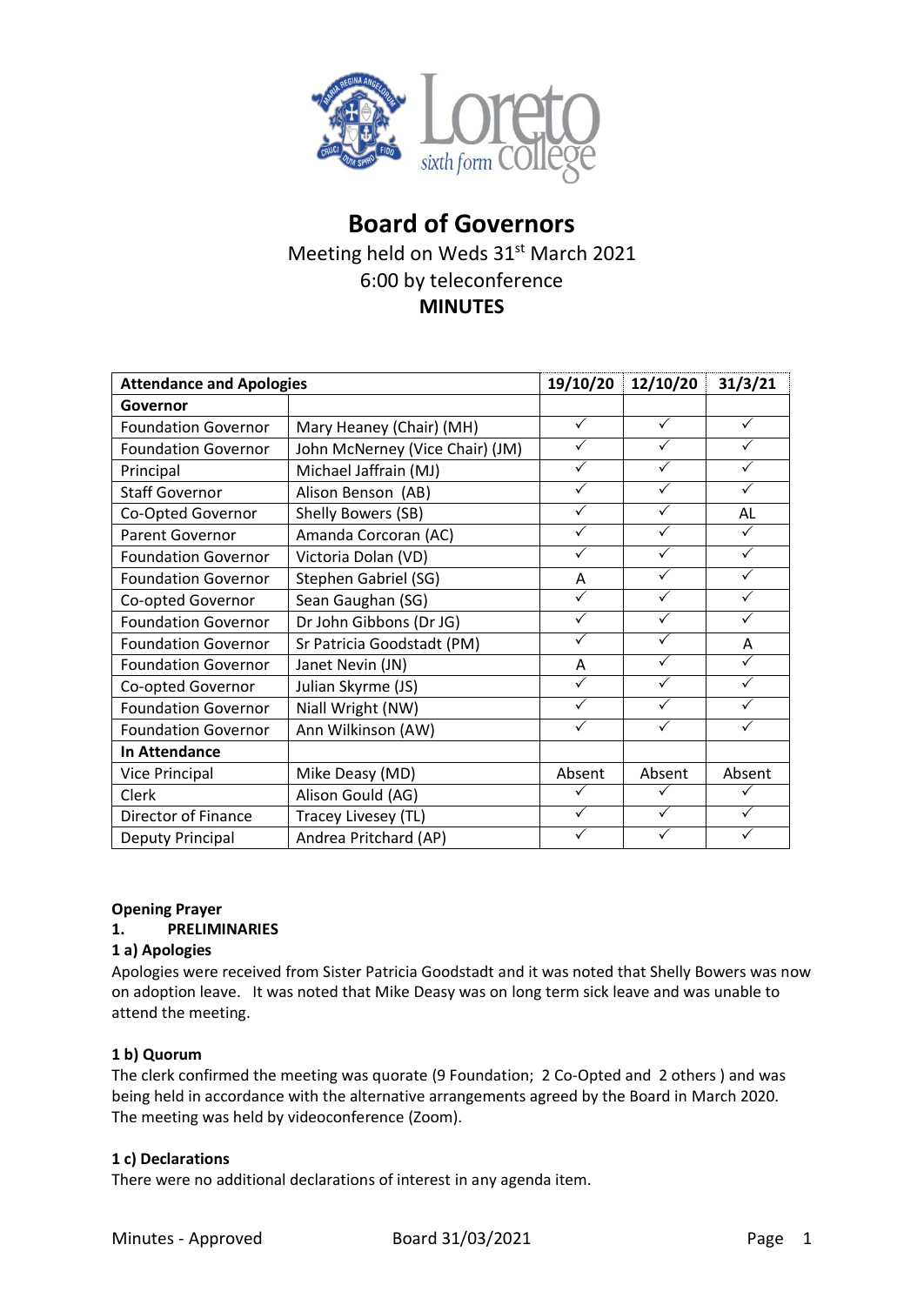### **2. CONFIDENTIAL ITEMS**

There were no matters which the Governors agreed should be discussed or minuted confidentially.

#### **3. NOMINATIONS, RESIGNATIONS AND TERMS OF OFFICE**

#### **a) Re-nomination**

The Chair re-nominated John Gibbons as Foundation Governor, which was supported unanimously.

### **RESOLUTION R1 John Gibbons to serve as a Foundation Governor for a period of 4 years, serving also on the Standards Committee.**

It was noted that A. Corcoran had agreed to remain as Parent Governor until the end of the academic year (as recommended by DFE during the COVID pandemic) and that an election for a Parent Governor would need to be planned.

The Chair reported that V. Dolan has been elected to the Loreto Education Trust Board (from February 2021) and that there would be a vacancy for the Parent Governor from 2021/22.

### **4. MINUTES OF THE LAST MEETING (10/12/2020 ) AND MATTERS ARISING**

#### **(a) Minutes**

The minutes of the meeting held on 10/12/2020 circulated to governors were reviewed and agreed to be a true and accurate record subject to minor typographical amendments.

The Chair requested that the published minutes should be redacted to exclude the confidential contract details in agenda item 7b).

### **RESOLUTION R2 The minutes of the Board meeting held on 10/12/2020 were approved and would be published with appropriate redaction.**

#### **a) Matters arising**

The matters arising from the last meeting were reviewed and the status of actions was reported as below:

| Reference                     | <b>Action</b>                                                                                                               | <b>Status</b>                                                                                                                                               |
|-------------------------------|-----------------------------------------------------------------------------------------------------------------------------|-------------------------------------------------------------------------------------------------------------------------------------------------------------|
| AP <sub>2</sub><br>19/10/2020 | MH to discuss with MJ on how to construct a<br>regular and productive discussion on staff<br>wellbeing at future Board meet | In progress. MH reported that<br>wellbeing is a key priority for<br>2020/21. See Principal's<br>report (Item 6) and Report on<br>Governance SAR (Item 10c). |
| AP <sub>1</sub><br>12/10/20   | AP/AG to meet with CC and the Student<br>Governors and agree how best to facilitate their<br>engagement.                    | To be followed up in Summer<br>term in preparation for<br>2021/22.                                                                                          |

### **5. COMMITTEE MINUTES**

#### **a) Minutes of committees**

(i) Finance and General Purposes Committee (28/1/21)

The minutes were noted. Governors made no substantiation comments on the minutes.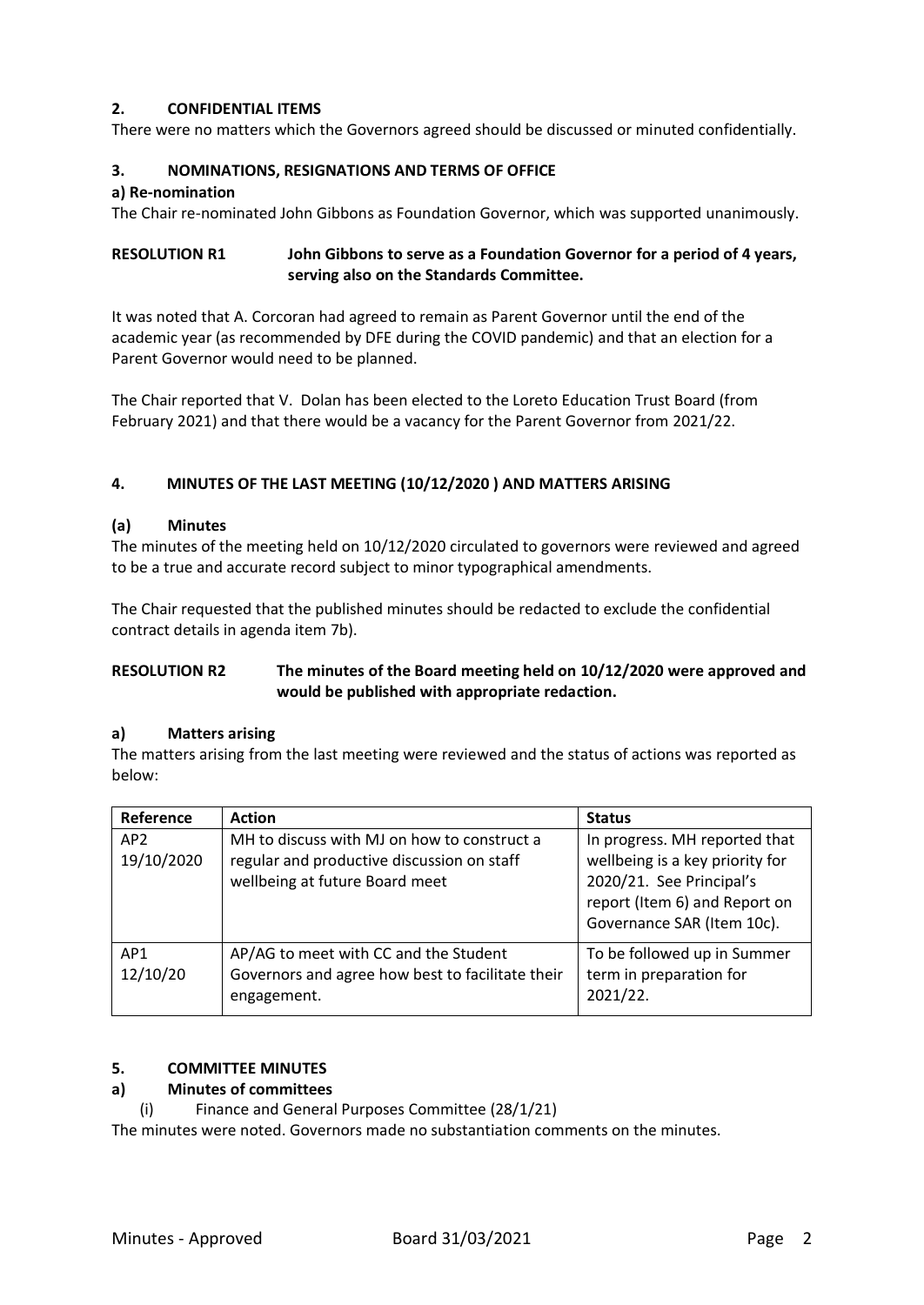### **RESOLUTION R3 The minutes for the FGP committee of 28/1/21 were adopted.**

#### **b) Reports from Committees**

- (i) Standards Committee (24/2/21). The report was noted. There were no substantive comments.
- (ii) Audit Committee (11/3/21) The report was noted There were no substantive comments.
- (iii) Advisory Committee (12/3/21) The report was noted. Refer to Agenda Item 10c). There were no substantive comments.
- (iv) Finance and General Purposes Committee (22/3/21). The report was noted There were no substantive comments.
- (v) Campus Development Working Group (31/3/21). The verbal report was noted.

### **6. PRINCIPAL'S REPORT**

### **a) Performance against targets set in the Strategic Plan -**

The Executive Summary and full report (circulated separately) were noted. The Principal highlighted:

- the work on supporting spirituality and the Catholic ethos in the College and Mary Ward Day.
- activities to support staff and student wellbeing, informal feedback on which has been positive.
- Increased anxiety on returning to work on site although largely staff are now re-assured with measures in place.

#### *Q: What has been the impact on staff of the additional challenges this academic year?*

The Deputy Principal reported that staff have continued to provide support provided to students during lockdown and remote studying, with many staff finding resilience harder during the last lockdown. The Head of Hall team have borne the brunt of concerns raised by and about students, as the usual support provided by tutors has been missing.

#### **b) Update on Response to COVID19**

The Principal made a verbal report on the latest responses to COVID-19 and highlighted:

- regular communications with staff, students and parents
- successful implementation of on-site testing centre in advance of return to on-site learning, which has received positive feedback.
- following updating of Risk Assessment, face masks have been made compulsory in classrooms, which has been successfully implemented.
- significant time dedicated to developing specific processes for TAGS, enrolment and early results day. There is an agreement with Aquinas College to share and review practice. The risk of appeal against TAGs is high; the College is working hard to ensure that no groups or individuals are disadvantaged.
- final detail is awaited from Exam Boards which will be required in order to develop the Centre Policy for TAGs (due 30 April 2021). Teacher Assessed Grades (TAGs) will create significantly increased record keeping requirements.
- arrangements for teachers' pay progression may need to be adapted in the absence of the usual supporting data.

### *Q: How widespread was the uptake of testing? Are there any groups of students who are underrepresented in testing participation?*

MJ reported that around 85% of students attended on-site for at least one test prior to on-site learning and collected home kits for ongoing testing. There had been generally good compliance with COVID requirements on-site and during travel on public transport.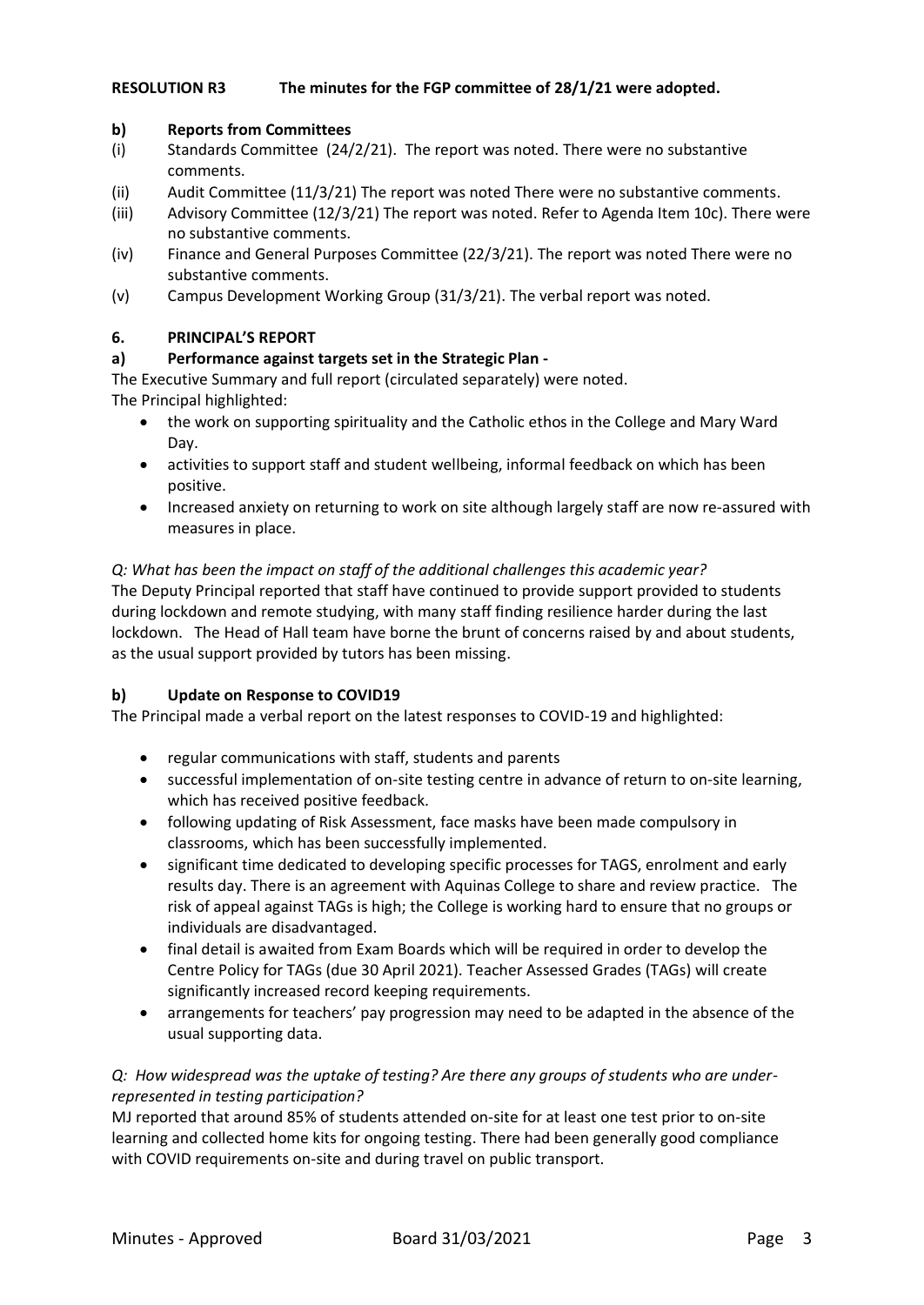## **c) Strategic Objectives and Update on Strategic Planning Process**

The report was noted.

The Principal highlighted that the strategic objectives require updating to reflect current support to students and could include the addition of staff wellbeing as a college-wide objective.

Governors discussed the draft strategic objectives, making the following comments and suggestions:

- Objective 2: Amend strive to thrive
- Objective 2: could incorporate staff well-being
- Separate objective for staff wellbeing could be developed to include both wellbeing and professional development.
- Focus on literacy was good practice.
- the impact of the FE Skills White Paper and the Manchester Plan could be considered as part of the strategic planning process, particularly the non-traditional academic qualifications route.

### **RESOLUTION R4 Strategic Objectives to be updated prior to presentation to the next Board meeting for approval.**

The Principal outlined proposals for the strategic planning process for 2021/22 as a response to the significant and ongoing uncertainty in operational matters. The proposal was:

- to develop a detailed one-year post Covid Recovery Plan for 2021/22 based on the new strategic objectives
- develop a three year strategic plan for 2022/23 to 24/25 during 21/22 for approval in Summer 2022.

# **RESOLUTION R5 Strategic Planning proposals for 2021/22 were approved (to comprise a one year Post Covid Plan for 2021/22, revised Strategic Objectives for 2021/22, a three year plan for 2022/23 to 24/25 to be developed during 2021/22).**

### **7. FINANCIAL MATTERS**

### **a) Management Accounts February 2021**

### The Report was noted.

TL highlighted the key financial measures, noting income and expenditure variances against budget, which were largely due to timing and income/expenditure profile. TL highlighted:

- some areas of expenditure which will be permanent variances as activities have been curtailed (eg events and marketing, work experience, print room).
- expenditure related to COVID-19 measures.

The Chair reported that FGP committee had thoroughly reviewed the accounts, noting the likely changes between the management accounts and the year-end accounts.

# **ACTION AP2 Link between funding related to SEN/D and expenditure to be reported to Standards Committee to identify specific SEN/D interventions and the quality of provision.**

#### **RESOLUTION R6 Management Accounts for February 2021 were approved.**

### **b) Capital Expenditure Report & Requests**

The reports were noted. The request for replacement energy efficient lighting in Ellis and Kennedy, recommended by the Finance and General Purposes Committee, were discussed.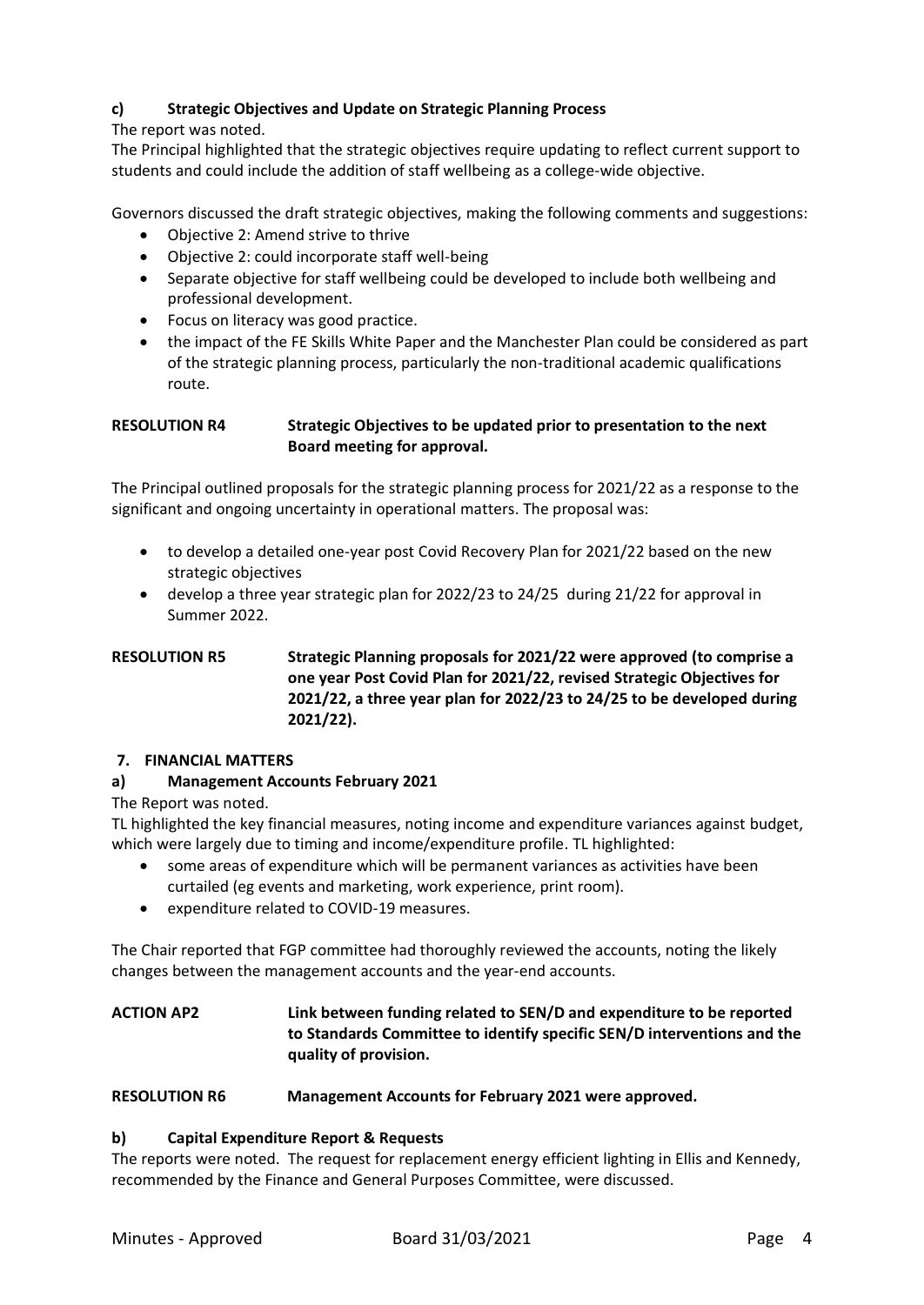### **RESOLUTION R7 The capital request for replacement lighting in Ellis and Kennedy was approved.**

### **c) Mid-Year Financial Report**

The report was noted.

### **d) Exceptional Covid Expenses**

The report was noted. The Principal reported that the College is intending to apply to recoup some of the expenditure incurred on COVID-19 measures.

### **RESOLUTION R8 COVID-19 related expenditure from the COVID-19 measures budget was approved.**

### **e) Funding Update and General Matters**

The report was noted. There were no questions or further substantive comments.

### **8. CURRICULUM MATTERS**

### **a) Curriculum Report**

The report was noted. The Chair confirmed that this report had been thoroughly reviewed at the Standards Committee. There were no further substantive comments from Governors.

#### **b) Self-Assessment Summary Report**

The Self-Assessment Summary Report was noted. The chair confirmed that this report had been thoroughly reviewed by the Standards Committee and provided an excellent summary of the College's provision. Governors discussed the report.

#### **c) Deputy Principal's Report: Safeguarding and Child Protection Report**

The report was noted. AP reported that the safeguarding needs of students had increased since the last report, with the largest proportion and highest levels of concern being related to mental health matters. Governors discussed the report and commented:

- The level of support required by students is clearly challenging for staff.
- Staff to be commended for continuing to provide high quality support
- Many educational institutions have noted similar increases in level and quantity of support need relating to mental health issues.
- Ongoing requirement to ensure that staff are appropriately supervised and supported.

#### **9. LORETO TRUST BOARD**

There were no matters raised for discussion.

#### **10. GOVERNANCE MATTERS**

#### **a) Chair's Report**

There were no matters raised for discussion that were not included in the agenda.

#### **b) Governance SAR Action Plan**

The report was noted. The Chair updated the boar on progress, confirming that:

- The staff wellbeing survey will be implemented in the summer term 2021.
- Anonymised data on mental health support accessed by staff will become available in order to assess the effectiveness of mechanisms implemented
- One-to-one support for SLT has been commissioned
- Policy delegation review is proceeding to schedule.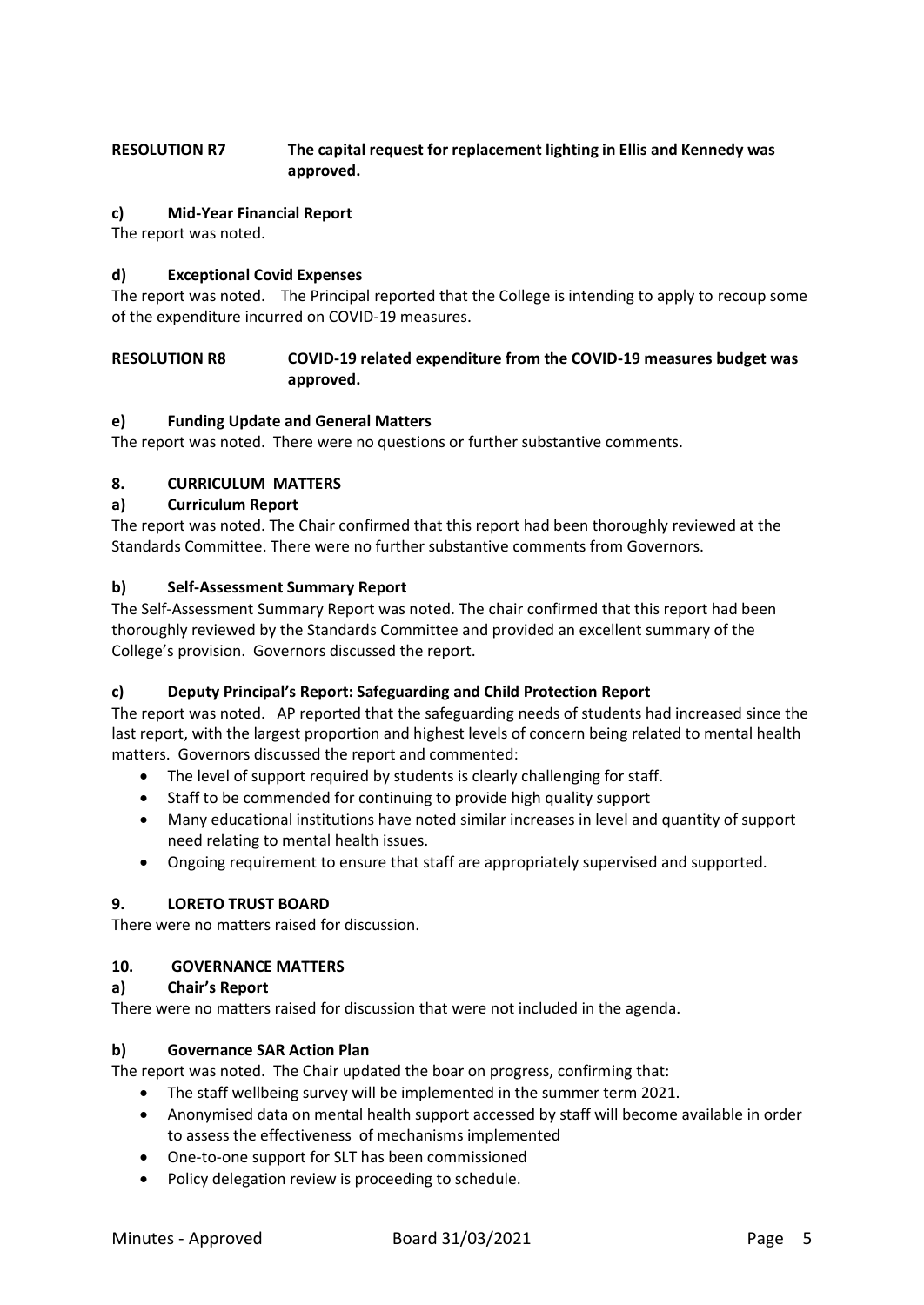### **c) Advisory Committee**

The report outlining outcomes of the review of the terms of reference of the Advisory Committee was noted. The Chair outlined that the review had recommended:

- Disbanding and then refocussing the committee as a Search and Governance Committee
- New terms of reference for the Search and Governance Committee

| <b>RESOLUTION R9</b> | To disband the Advisory Committee from 1 April 2021 and replace with a |
|----------------------|------------------------------------------------------------------------|
|                      | <b>Search and Governance Committee</b>                                 |
|                      |                                                                        |

| <b>RESOLUTION R10</b> | To approve the terms of reference of the Search and Governance |
|-----------------------|----------------------------------------------------------------|
|                       | Committee.                                                     |

#### **11. POLICIES FOR REVIEW**

### **a) Staff Development Policy**

The report on the policy and recommended updates was noted. It was noted that the policy had been reviewed by the Finance and General Purposes Committee. There were no further comments.

#### **RESOLUTION R11 The Staff Development Policy was approved.**

### **12. ANY OTHER BUSINESS**

There were no matters raised for discussion.

SIGNED

Mary Heaney 8/7/2021

Chair of Governors